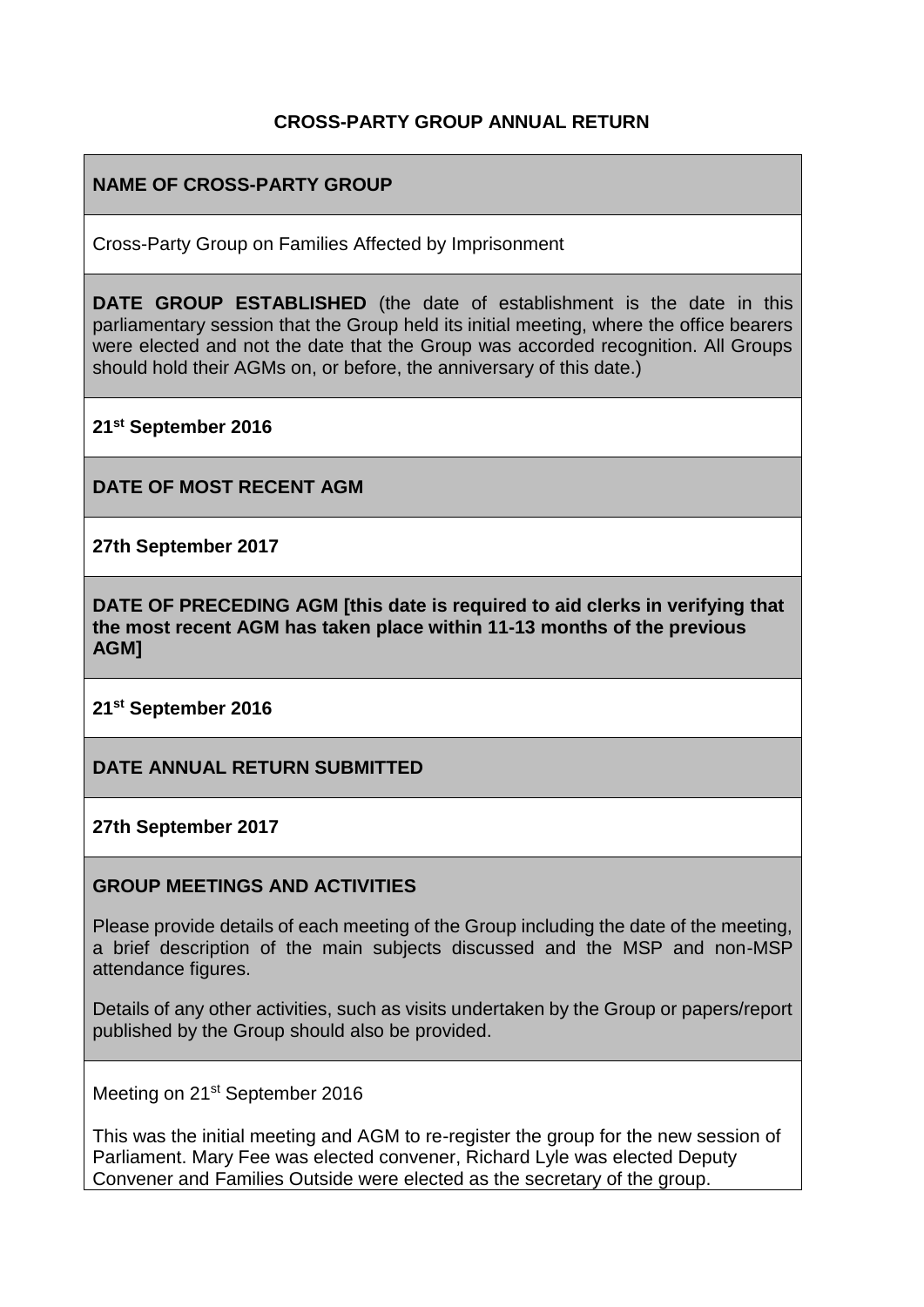This was followed by a discussion of work programme for this session of Parliament.

MSP attendees: Four

Non-MSP Attendees: Nine

Meeting on 7<sup>th</sup> December 2016

This included a talk from Professor Elizabeth Gilchrist from the University of Worcester on Prison-based learning as a means of supporting families.

MSP Attendees: Two

Non-MSP Attendees: Twenty

Meeting on 29<sup>th</sup> March 2017

This included a presentation and discussion from Lorna Greene from the Royal College of Nursing on Prison Health Care: Five Years on.

MSP Attendees: One

Non-MSP Attendees: Nine

Meeting on 21<sup>st</sup> June 2017

This included a Presentation and discussion from KIN Arts Collective, a group of young adults who had experienced family imprisonment.

MSP Attendees: One

Non-MSP Attendees: Fourteen

Meeting on 27<sup>th</sup> September 2017

This meeting held a Presentation and discussion from Lord Justice Clerk Lady Dorrian from the Scottish Sentencing Council Consultation on the Principles and Purposes of Sentencing. This meeting also included the AGM were Mary Fee MSP was re-elected convener, Richard Lyle MSP was re-elected deputy convener and Families Outside remain as the Secretary.

MSP Attendees: Two

Non-MSP Attendees: TBC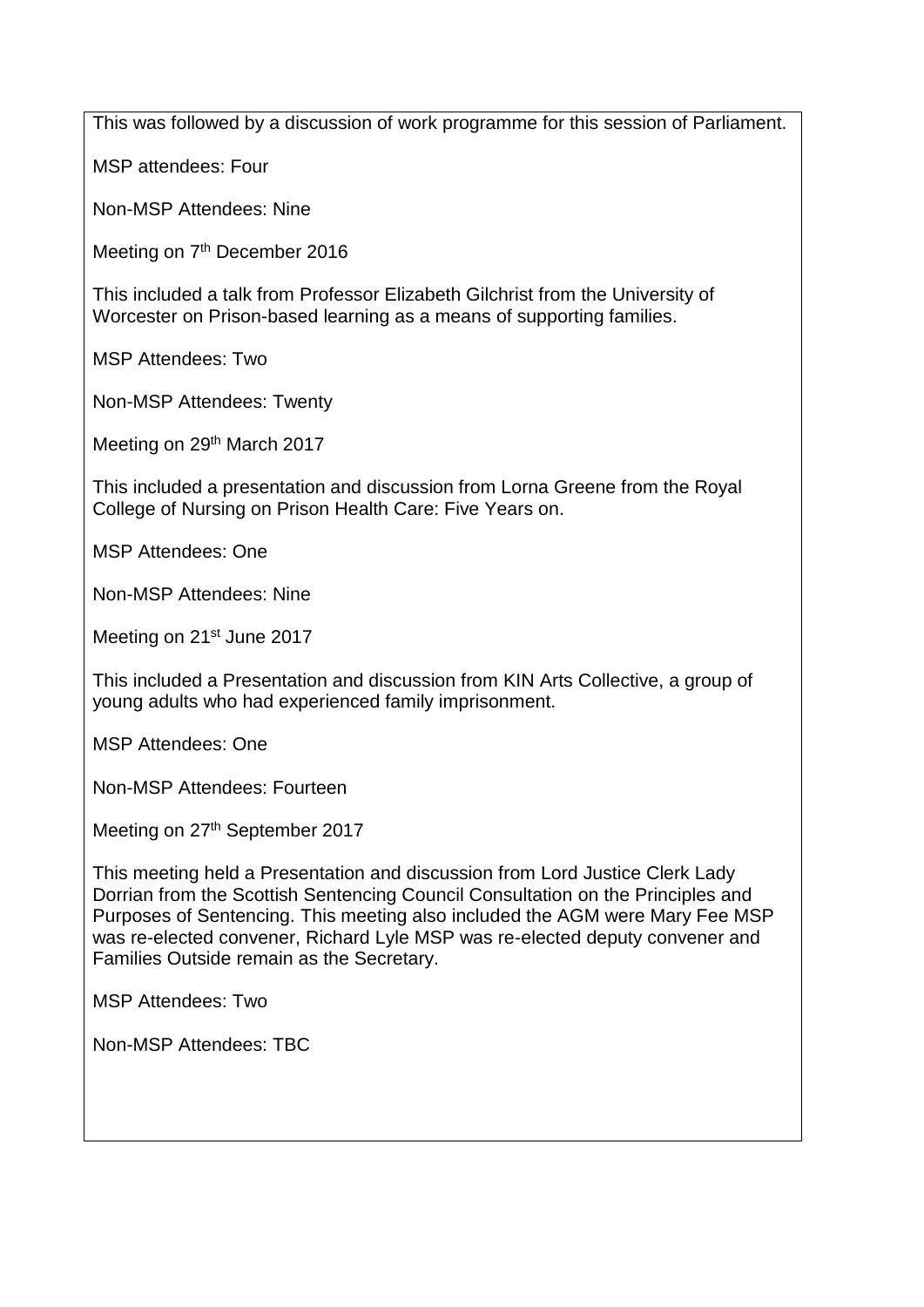## **MSP MEMBERS OF THE GROUP**

Please provide names and party designation of all MSP members of the Group.

Mary Fee – Labour

Richard Lyle - SNP

Alex Cole-Hamilton – Liberal Democrat

Claire Baker - Labour

Ivan McKee - SNP

Oliver Mundell – Conservative

## **NON-MSP MEMBERS OF THE GROUP**

For organisational members please provide only the name of the organisation, it is not necessary to provide the name(s) of individuals who may represent the organisation at meetings of the Group.

| <b>Individuals</b> | Dr Sara Watkin<br><b>Emma Youens</b><br>Janice McGowan<br>Maggie Mellon                                                                                                                                                                                                                                                                                                                 |
|--------------------|-----------------------------------------------------------------------------------------------------------------------------------------------------------------------------------------------------------------------------------------------------------------------------------------------------------------------------------------------------------------------------------------|
| Organisations      | Families Outside - secretary<br>Visiting Committee at HMYOI Polmont<br><b>SCCCJ</b><br>Sacro (Fife)<br><b>Relationship Scotland</b><br><b>The Samaritans</b><br><b>Barnardos South Ayrshire Services</b><br>G4S<br><b>Action for Children</b><br><b>HMP Low Moss</b><br>Toybox<br>Fife & Forth Valley CJA<br>Glasgow Life<br><b>Triple P</b><br><b>SPS</b><br>University of Strathclyde |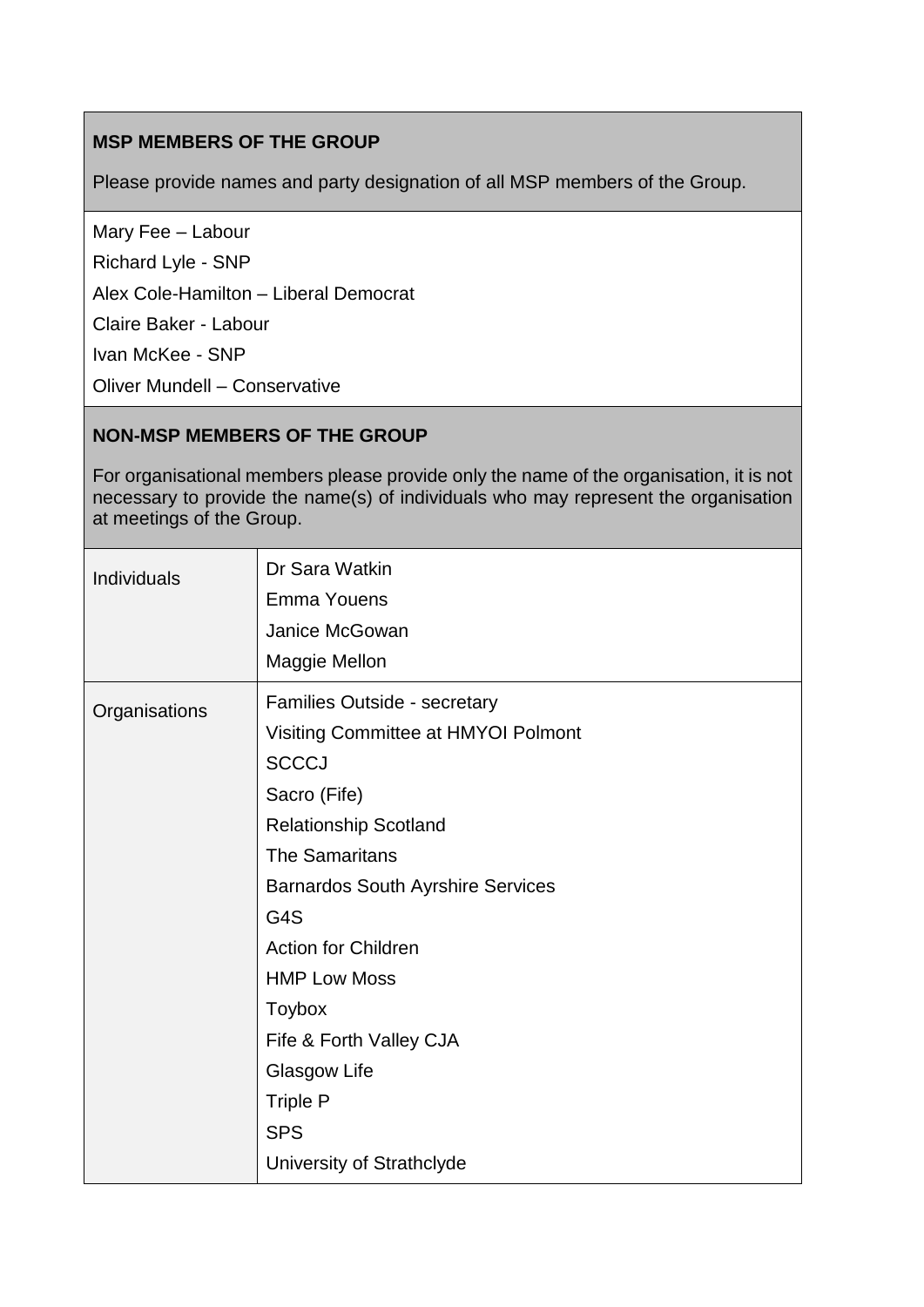| <b>Pheonix Futures</b>                         |
|------------------------------------------------|
| Stop it Now                                    |
| <b>The Croft</b>                               |
| <b>Samaritans</b>                              |
| <b>SFAD</b>                                    |
| <b>The Robertson Trust</b>                     |
| <b>Parenting Across Scotland</b>               |
| <b>HMP Kilmarnock</b>                          |
| Alternative to Violence Project                |
| Civil Legal Assistance Office                  |
| <b>CIE</b>                                     |
| <b>Barnardo's Scotland</b>                     |
| <b>Perth Prison Visitor Centre</b>             |
| <b>Early Years Scotland</b>                    |
| <b>Alcohol Focus Scotland</b>                  |
| Care For The Family                            |
| Circle                                         |
| <b>Parkhead CAB</b>                            |
| Crossreach                                     |
| <b>Theatre Nemo</b>                            |
| <b>NHS Lothian</b>                             |
| The Howard League                              |
| <b>SCSN</b>                                    |
| <b>National Museums Scotland</b>               |
| Soroptimists International (Inverness & Nairn) |
| Children 1st                                   |
| Perth & Kinross Council                        |
| Place2Be                                       |
| Division of Clinical Psychology Scotland       |
| <b>Together Scotland</b>                       |
| South West Scotland CJA                        |
| Apex                                           |
| <b>Community Justice Scotland</b>              |
| Alternative to Violence Project                |
| <b>Lighthouse Foundation</b>                   |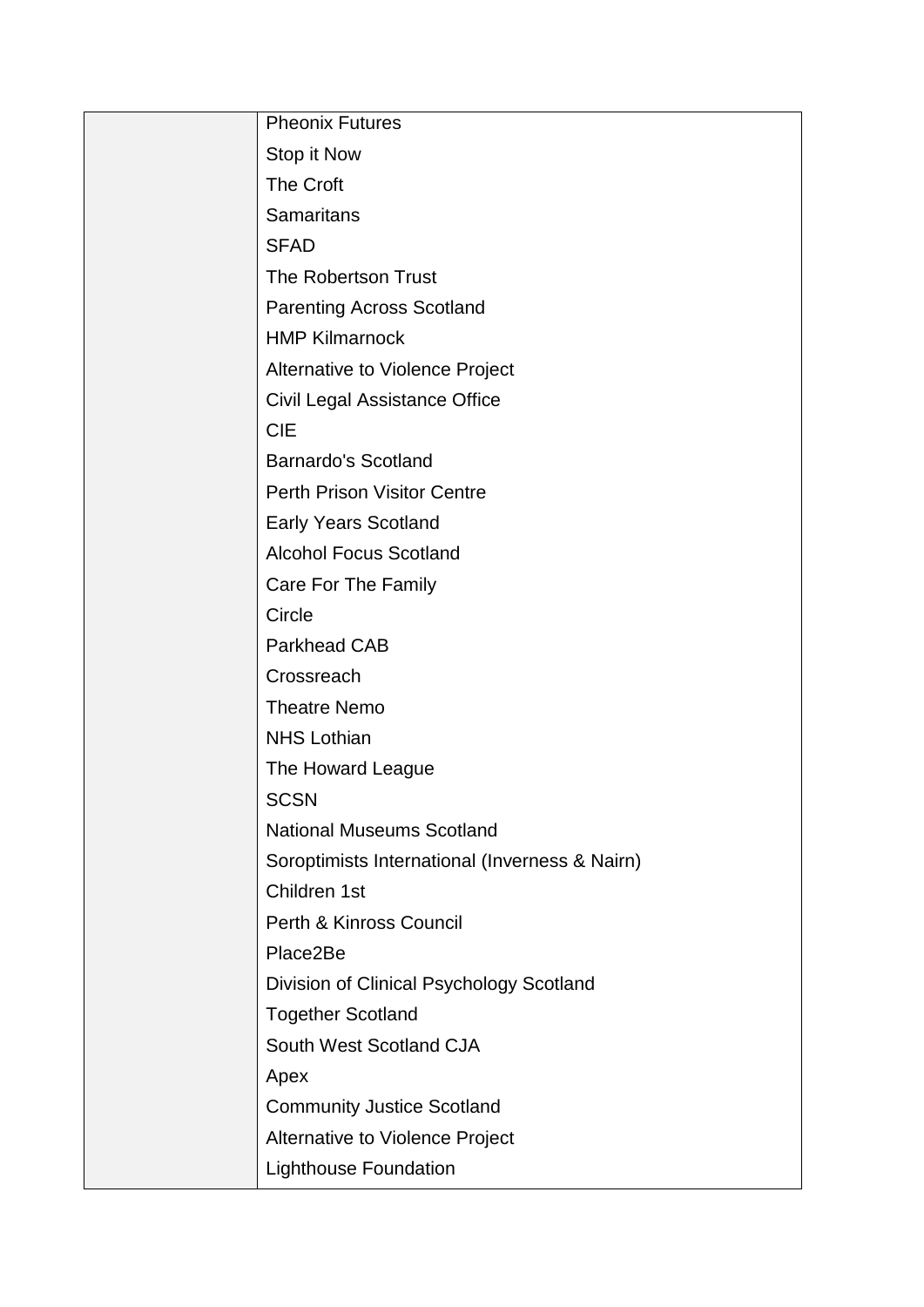| <b>Family Mediation Central Scotland</b>             |
|------------------------------------------------------|
| <b>Children in Scotland</b>                          |
| Offender Learning, Skills and Employability Services |
| <b>University of Stirling</b>                        |
| <b>SPS</b>                                           |
| <b>Howard League Scotland</b>                        |
| <b>SFAD</b>                                          |
| Soroptimists                                         |
| Lifelink                                             |
| <b>Polmont Prison Visitor Centre</b>                 |
| Cornerstone                                          |
| <b>DCP Scotland</b>                                  |
| Kibble Education and Care Centre                     |
| <b>Family Addiction Support Service</b>              |
| Inside Out (CAB)                                     |
| <b>Relationships Scotland</b>                        |
| <b>Who Cares? Scotland</b>                           |
| <b>Edinburgh Prison Visitor Centre</b>               |
| <b>Positive Prison? Positive Futures</b>             |
| Northern Community Justice Authority                 |
| <b>Youth Community Support Agency</b>                |
| <b>Shelter</b>                                       |
| ADSW                                                 |
| <b>NSPCC</b>                                         |
| <b>Scottish Association of Social Work</b>           |
| <b>NHS Forth Valley</b>                              |
| <b>SACRO</b>                                         |
| <b>Renfrewshire Council</b>                          |
| Lanarkshire CJA                                      |
| Youth Community Support Agency (YCSA)                |
| <b>Prison Reform Trust</b>                           |
|                                                      |
|                                                      |
|                                                      |
|                                                      |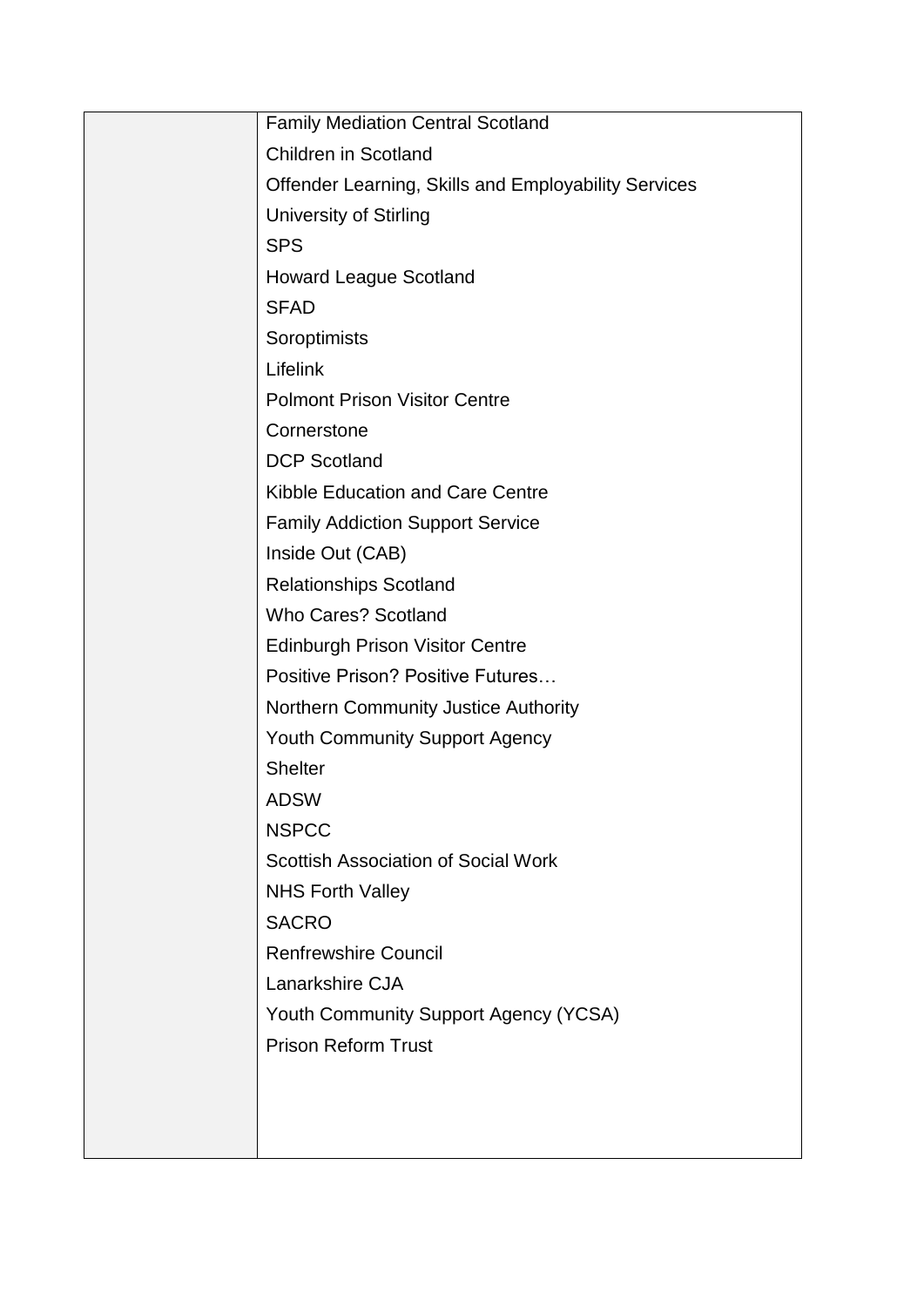# **GROUP OFFICE BEARERS**

Please provide names for all office bearers. The minimum requirement is that two of the office bearers are MSPs and one of these is Convener – beyond this it is a matter for the Group to decide upon the office bearers it wishes to have. It is permissible to have more than one individual elected to each office, for example, co-conveners or multiple deputy conveners.

| Convener               | Mary Fee MSP                    |
|------------------------|---------------------------------|
| <b>Deputy Convener</b> | <b>Richard Lyle MSP</b>         |
| Secretary              | Families Outside - Nancy Loucks |
| Treasurer              | N/A                             |

# **FINANCIAL BENEFITS OR OTHER BENEFITS RECEIVED BY THE GROUP**

Please provide details of any financial or material benefit(s) received from a single source in a calendar year which has a value, either singly or cumulatively, of more than £500. This includes donations, gifts, hospitality or visits and material assistance such as secretariat support.

Details of material support should include the name of the individual providing support, the value of this support over the year, an estimate of the time spent providing this support and the name of the organisation that this individual is employed by / affiliated to in providing this support.

Groups should provide details of the date on which the benefit was received, the value of the benefit and a brief description of the benefit.

If the Group is not disclosing any financial information please tick the box to confirm that the Group has considered the support received, but concluded it totalled under the threshold for disclosure (£500). X

#### **SUBSCRIPTION CHARGED BY THE GROUP**

Please provide details of the amount charged and the purpose for which the subscription is intended to be used.

N/A